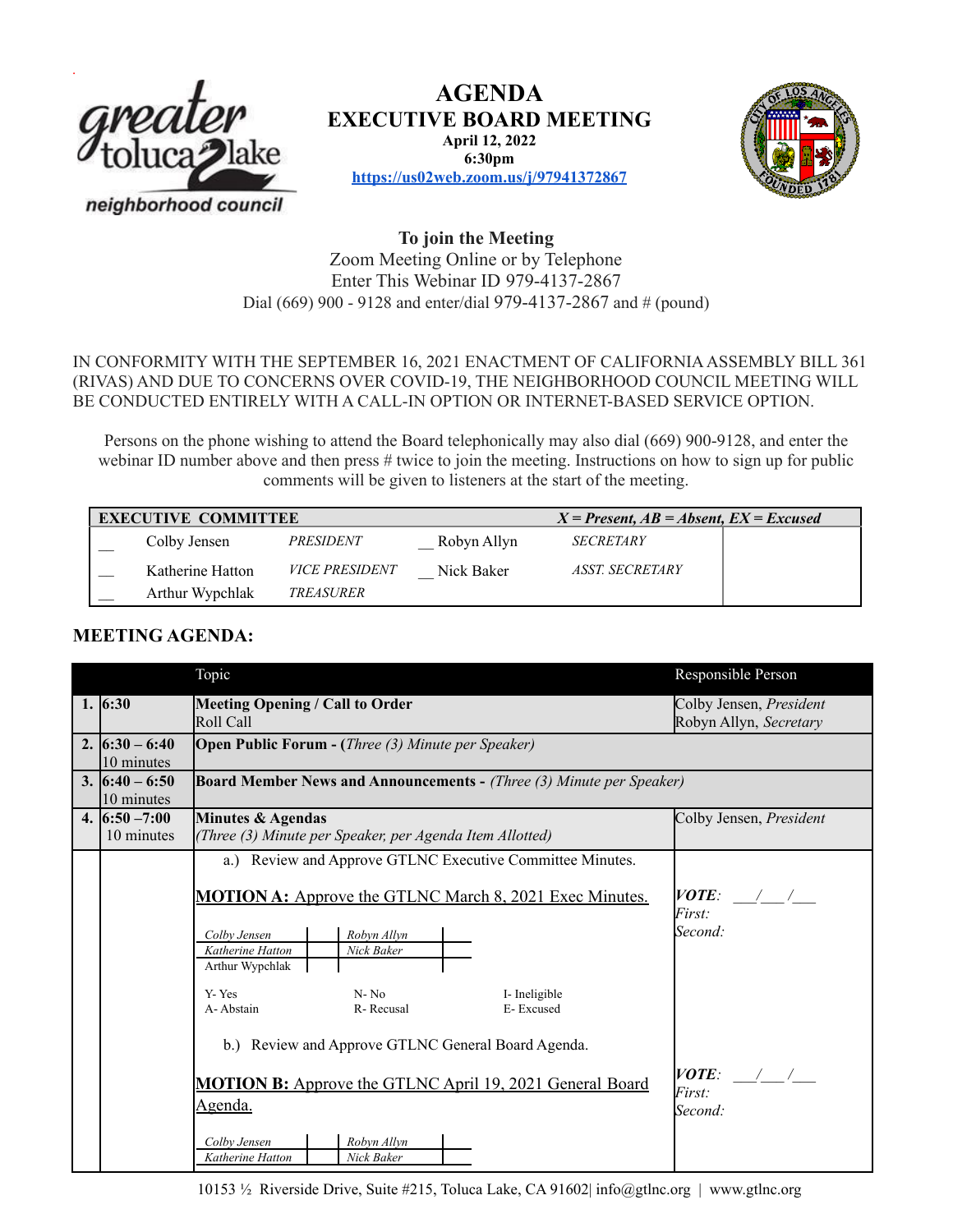

**AGENDA** EXECUTIVE/ BOARD MEETING March 8, 2022 Page 2 of 3



|    |                                                            | Arthur Wypchlak<br>Y-Yes<br>A-Abstain                                                                                                                                                                                                                                                                                                                                                                                                                                                                                                                                                                                                               | $N - No$<br>R-Recusal                                                                            | I-Ineligible<br>E-Excused                                                                            |                                    |  |  |  |  |
|----|------------------------------------------------------------|-----------------------------------------------------------------------------------------------------------------------------------------------------------------------------------------------------------------------------------------------------------------------------------------------------------------------------------------------------------------------------------------------------------------------------------------------------------------------------------------------------------------------------------------------------------------------------------------------------------------------------------------------------|--------------------------------------------------------------------------------------------------|------------------------------------------------------------------------------------------------------|------------------------------------|--|--|--|--|
|    | $5.  7:00 - 7:10$<br>10 minutes                            | <b>Treasurer Report</b><br>- (Three (3) Minute per Speaker, per Agenda Item Allotted)                                                                                                                                                                                                                                                                                                                                                                                                                                                                                                                                                               | Arthur Wypchlak, Treasurer                                                                       |                                                                                                      |                                    |  |  |  |  |
|    |                                                            | Colby Jensen<br>Katherine Hatton<br>Arthur Wypchlak<br>Y-Yes<br>A-Abstain                                                                                                                                                                                                                                                                                                                                                                                                                                                                                                                                                                           | reconciliation submission to the City Clerk.<br>Robyn Allyn<br>Nick Baker<br>$N-No$<br>R-Recusal | <b>MOTION C:</b> Approve the <b>March 2022 MER</b> and expenditures for<br>I-Ineligible<br>E-Excused | $\bm{VOTE}$ :<br>First:<br>Second: |  |  |  |  |
|    | 6. 7:10 - 7:20<br>10 minutes                               | <b>On-Going Business</b>                                                                                                                                                                                                                                                                                                                                                                                                                                                                                                                                                                                                                            | (Three (3) Minute per Speaker, per Agenda Item Allotted)                                         | Colby Jensen, President                                                                              |                                    |  |  |  |  |
|    |                                                            | NPG Submissions-Toluca Lake Garden Club, TL Elementary<br>$\bullet$<br>School, The Discovery Shop/Cancer Society                                                                                                                                                                                                                                                                                                                                                                                                                                                                                                                                    |                                                                                                  |                                                                                                      |                                    |  |  |  |  |
|    | $7.   7:20 - 7:30$<br>10 minutes                           | New Business: News, announcements, topics of discussion<br>(Three (3) Minute per Speaker, per Agenda Item Allotted)<br>Letter of opposition/petition of Healthy Streets LA.<br>$\bullet$<br>Reconsideration of vote at General Board April 19th, 2022<br>meeting--Letter from President Shannon Hartman, TL<br>Chamber of Commerce.<br>Discussion $\&$ possible action re: transitioning the registration of<br>VoteTolucaLake.org<br>Discussion and request for action to approve up to \$50 for domain<br>ownership transfer and recurring annual registration of<br>http://votetolucalake.org with a GTLNC-owned domain registration<br>account. |                                                                                                  |                                                                                                      |                                    |  |  |  |  |
| 8. | 7:30                                                       | <b>Meeting Adjourned</b>                                                                                                                                                                                                                                                                                                                                                                                                                                                                                                                                                                                                                            |                                                                                                  |                                                                                                      | Colby Jensen, President            |  |  |  |  |
|    | Next meeting: Tuesday, April 12, 2022 at 6:30pm - via Zoom |                                                                                                                                                                                                                                                                                                                                                                                                                                                                                                                                                                                                                                                     |                                                                                                  |                                                                                                      |                                    |  |  |  |  |

**PUBLIC INPUT AT NEIGHBORHOOD COUNCIL MEETINGS** The public is requested to dial \*9, or use the "Raise Hand" option,when prompted by the presiding officer, to address the Board on any agenda item before the Board takes an action on an item. Comments from the public on agenda items will be heard only when the respective item is being considered. Comments from the public on other matters not appearing on the agenda that are within the Board's jurisdiction will be heard during the General Public Comment period. Please note that under the Brown Act, the Board is prevented from acting on a matter that you bring to its attention during the General Public Comment period; however, the issue raised by a member of the public may become the subject of a future Board meeting. Public comment is limited to 2 minutes per speaker unless adjusted by the presiding officer of the Board.